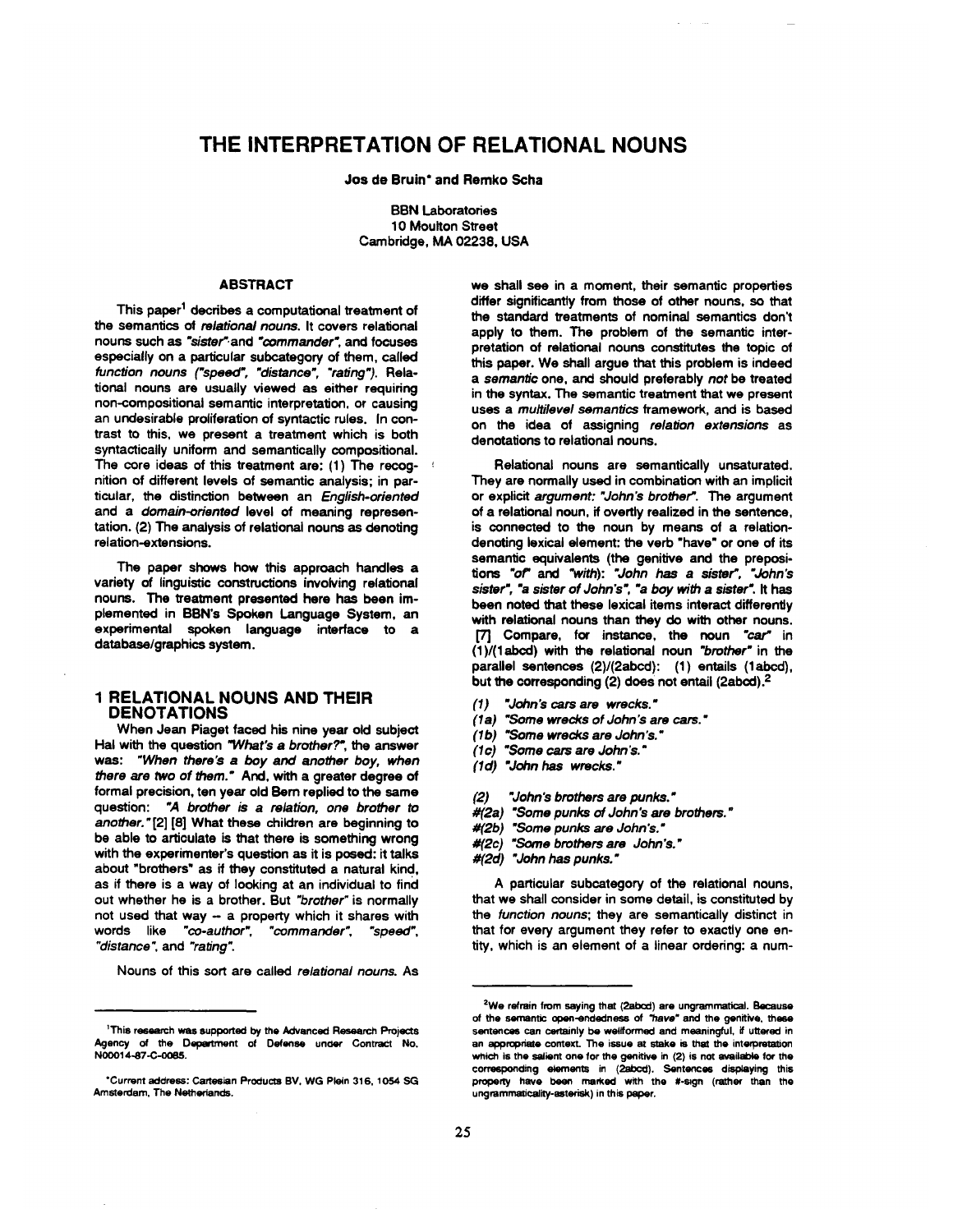bet, an amount, or a grade. Examples are "length", "speed', "distance", "rating". Function nouns can be used in constructions which exclude other nouns, relational as well as non-relational. Compare, for instance:

*(3) "The USS Frederick has a speed of 15 knots."*   $#(3a)$  "John has a car of this wreck." *#(3b) "John has a brolher of Peter."* 

The examples above show that there are significant semantic differences between phrases connecting relational nouns to their functions/values, and the corresponding, similarly structured phrases built around other nouns. This suggests that the standard treatment of ordinary nouns cannot be applied directly to relational nouns and yield correct results. To conclude this introductory section, we investigate this issue in a little more detail.

Assume a semantic framework with the following, not very unusual, features. Nouns are analyzed as set-denoting constants; concomitantly, adjectives are analyzed as one-place predicates, prepositions as two-place predicates, verbs as n-place predicates. Plural noun phrases with "the" or a possessive denote sets which have the same semantic type as the noun around which they are built: *"John's cars"* denotes a particular set of cars. In this approach, the representation of the noun phrase "Peter's sisters" would be:

### *{x • SISTERS / POSSESS(PETER, x)},*

where *SISTERS* denotes the set of persons who are a sister, and *POSSESS* represents the possessive relation indicated by the genitive construction.

Now this expression does not have the right properties. It lacks necessary information: the predicate  $(A, x: POSSESS(PETER.x))$  applies to elements of the *extension of SISTERS;* it cannot take into account how this extension was defined. For instance, if in a particular world the set of sisters is co-extensional with the set of co-authors, the approach just outlined would incorrectly assign to *"Peter's sisters" the same*  denotation as to *"Peter's co-aulhors".* 

It is clear what the source of the problem is: the semantic representations for relational nouns considered above denote simple sets of individuals, and do not contain any information about the *relation* involved. To salvage a uniform compositional treatment, a richer representation is needed. One might think of invoking Montague's *individual concepts* [3] [6], or enone's ontology with qua-individuals (distinguishing between Mary *qua* sister and Mary *qua*  aunt) [4]. In section 4 we will present our solution to this problem. First, we discuss why we didn't choose for a more syntactically oriented approach.

# **2** AGAINST SYNTACTIC TREATMENTS

Often, the complexities mentioned above are taken to require a distinction between intransitive common nouns and transitive common nouns in the syntax, with a concommittant proliferation of syntactic rules. Instead, we have chosen to extend a treatment of "ordinary" nouns only at the semantic processing stage. We shall now indicate some of the reasons for this choice.

Relational nouns are semantically dependent on an argument. In this respect, they are more reminiscent of verbs than ot standard nouns like *"boy"* or *"chair'.* Most verbs of English have one or more argument places that *must be* filled for the verb to be used in a syntactically/semantically felicitous way; this property of verbs is probably an important reason for the persisting tendency to analyze them as n-place predicates rather than sets of situations. The semantic similarity between relational nouns and verbs has given rise to treatments which model the syntactic treatment of nouns on the treatment of verbs: one introduces lexical subcategories for nouns which indicate how many arguments they take and how these arguments are marked; the syntactic rules combine N-bara or noun-phrases with genitive phrases and preposition-phrases, taking these subcategorizations into account. [15] We will now argue, however, that from a syntactic point of view such a move is unattracfive.

Syntactically, relational nouns do not behave very differently from "ordinary" nouns. They combine with adjectives, determiners, preposition phrases and relafive clauses to form noun phrases with a standard X-bar structure; and the noun phrases thus constituted can participate in all sentence-level structures that other noun phrases partake in.

Also, no nouns have syntactic properties that would be analogous to the sentence-level phenomenon of a verb *obligatorily* taking one or more arguments. The overt realization of the arguments of a "transitive noun" is always optional.

Finally, we may note that relational nouns can be connected to their arguments/values by a variety of verbs and prepositions, which constitute a semantic complex that is also used, with exactly the same structure but with a different meaning, to operate on non-relational nouns. Compare, for instance:

*"The Chevrolet of Dr. Johnson" / "The speed of Frederick" "Dr. Johnson's Chevrolet" / "Frederick's speed ~ "The Chevrolet that Dr. Johnson has" / "The speed that Frederick has" "Dr. Johnson acquired a rusty Chevrolet" / "Frederick acquired a formidable speed" "A philosopher with a rusty Chevrolet"*  / "A ship with a formidable speed"

The same set of terms is used in English for the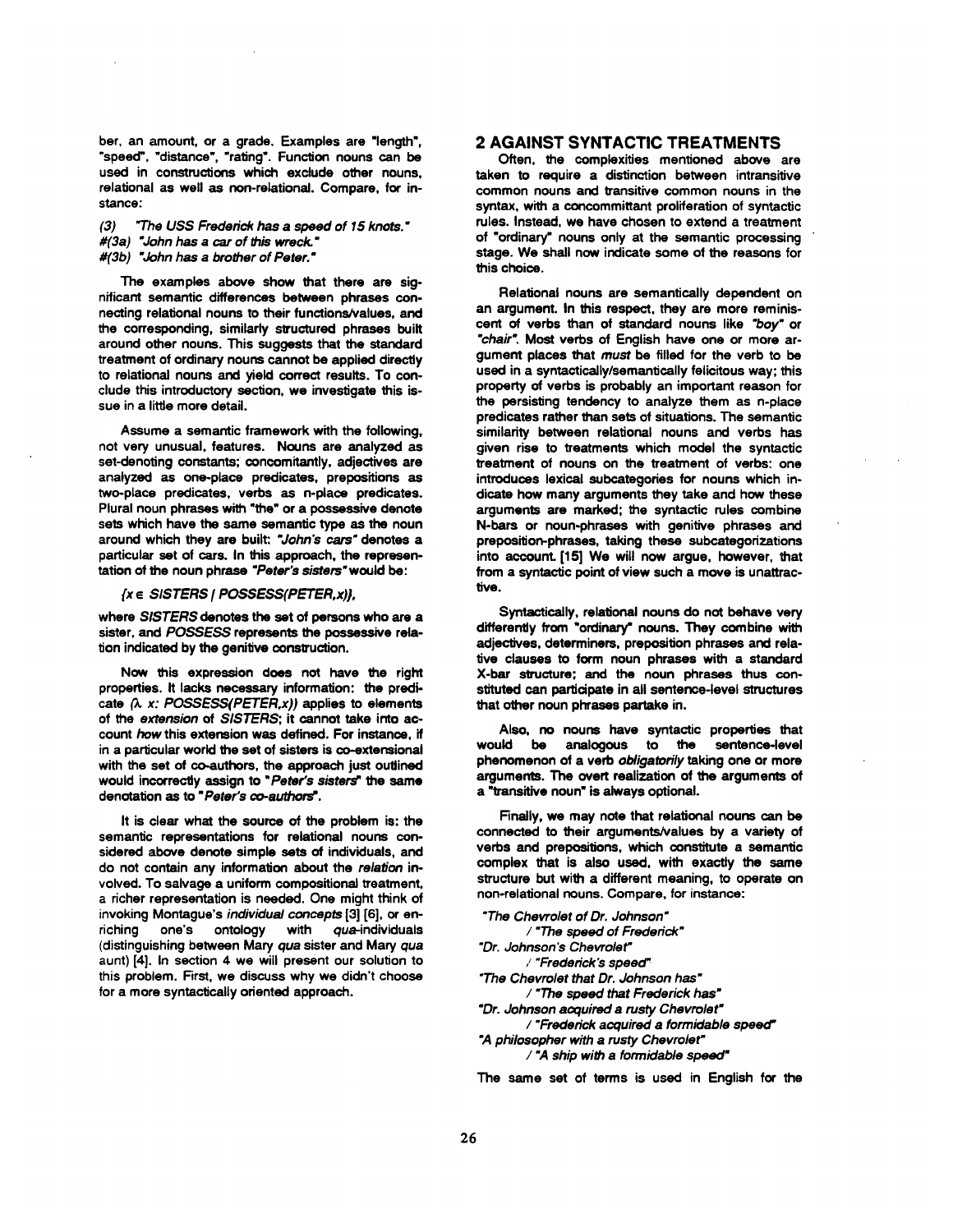ownership relation, for the part-whole relation, and for the relation between a function and its argument. These terms (like "of', *"have" and "with" )* are highly polysemous, and any language processing system must encompass mechanisms for disambiguating their intended meaning in any particular utterance.

To summarize: relational nouns do not distinguish themselves syntactically from other nouns, and they mark their function-argument structures by means of polysemous descriptive terms. We therefore conclude that it would be theoretically elegant as well as computationaily effective to treat relational and nonrelational nouns identically at the syntactic level, and to account for the semantics of relational noun constructions by exploiting independently motivated disambiguation mechanisms. The remainder of this paper describes such a treatment.

First, Section 3 discusses the *multilevel semantics*  architecture which constitutes the framework for our approach. Section 4 presents our answer to a basic question about relational nouns: what should their denotations be? This section then goes on to describe the semantic transformations which derive the desired analyses of constructions involving relational nouns. Section 5 briefly discusses the interface with a Discourse Model, which is necessary to recover arguments of a relation that are left implicit in an utterance. Section 6 shows that our treatment is useful for the purpose of response-formulation in questionanswering.

# 3 MULTILEVEL SEMANTICS.

Our approach to the problem of relational nouns is based on the idea of *multilevel semantics, the* distinction between different levels of semantic analysis. [1] [10] In this approach, interpreting a natural language sentence is a multi-stage process, which starts out with a high-level meaning representation which reflects the semantic structure of the English sentence rather directly, and then applies translation rules which specify how the English-oriented semantic primitives relate to the ones that are used at deeper levels of analysis.

At every level of analysis, the meaning of an input utterance is represented as an expression of a logical language.<sup>3</sup> The languages used at the various levels of analysis differ in that at every level the descriptive constants are chosen so as to correspond to the semantic primitives which are assumed at that level.

At the highest semantic level, the meaning of an input utterance is represented as an expression of the *Eng/ish-oriented Formal Language* (EFL). The constants of EFL correspond to the descriptive terms of English. A feature of EFL which is both unusual and important, is the fact that descriptive constants are allowed to be *ambiguous.* Within each syntactic catsgory, every word is represented in EFL by a single descriptive constant, no matter how many senses the word may have. An EFL expression can thus be seen as an expression *schema,* where every constant can be expanded out in a possibly large number of different ways. (See [5] for details on the model theory of such a logic.)

The ambiguity of EFL follows from its domainindependence. All descriptive words of a language are polysernous, and only when used in the context of a particular subject domain do they acquire a single precise meaning -- a meaning which cannot be articulated independently of that subject domain. Even within one subject domain, many words have a range of different meanings. Joint representations for such sets of possible expansions are computationally advantageous; and when the range of possibilities is defined in an open-ended way, they are even necessary. Such cases occur when we attempt to account for the interpretation of metonymy, metaphor and nominal compounds [12], or the interpretation of multilevel plural noun phrases [11].

The logical language used at the domaindependent level of representation is called the *World Mode/Language* (WML). This is an unambiguous language, with an ordinary model-theoretic interpretation. Its constants are chosen to correspond to the concepts which constitute the domain of discourse. $4$ 

We can illustrate the distinction between EFL and WML by means of an example involving relational nouns. Compare (4) and (5) below. Sentence (4) will usually be translated into something like  $(4a)$ :<sup>5</sup>

*(4) "John has a house in Hawaii." (4a) 3 he {he HOUSES/IN(h,HAWAII)}: HA VE(JOHN, h)* 

Now consider (5) instead; a single-level architecture would have to analyse this sentence as (5b) rather than (Sa), since (5b) is the representation one would prefer to end up with.

*(5) "Frederick has a speed of 15 knots." (5a)*  $\exists$  *c* ∈ *{c e SPEEDS / OF(c, amount(15, KNOTS))}: HA VE(FREDERICK, c)* 

<sup>&</sup>lt;sup>3</sup>BBN's Spoken Language System uses a higher-order intensional logic based on Church's lambda-calculus, combining features from **PHLIQA's logical language [5] with Montague's Intensional Logic [6].** 

<sup>4</sup>To provide a smooth interface with underlying application systems, there is a third level of semantic interpretation. The language used at this level is called the Data Base Language (DBL). Its constants stand for the files and attributes of the database to be accessed, and the available graphics system operations and their parameters.

<sup>&</sup>lt;sup>5</sup>Accommodating discourse anaphora may motivate a different treatment of the indefinite noun phrase, representing its semantics by a Skelem-constant or a similer device, rather than by the traditional existential quantifier. For the present discussion we may ignore this **issue.**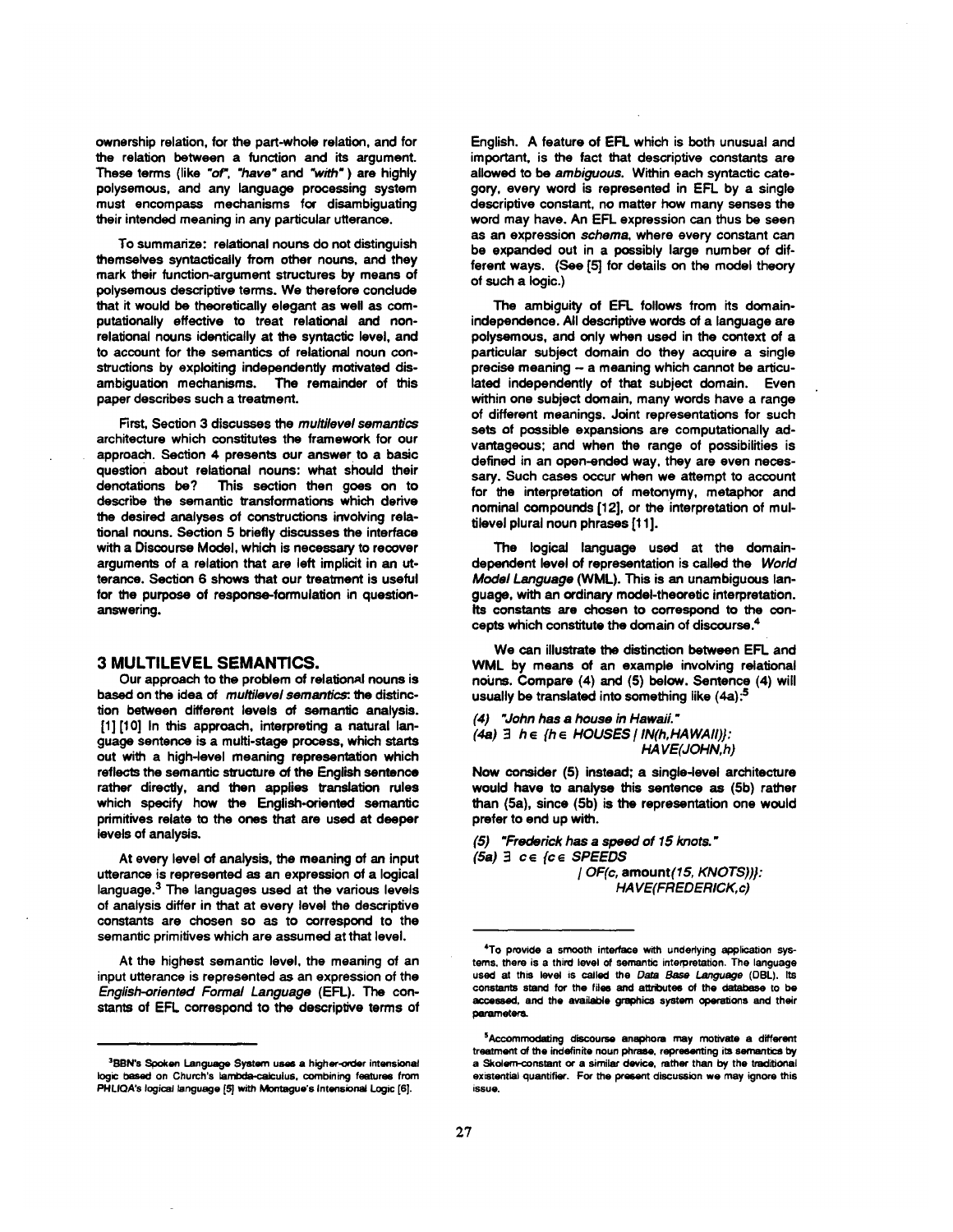# *(Sb) F-SPEED(FREDERICK). amount(15, KNOTS)*

In a multilevel semantics architecture, however, one would prefer to maintain a completely uniform first stage in the semantic interpretation process, where (5) would be treated exactly as (4), and therefore be analyzed as (5a). By applying appropriate EFL-to-WML translation rules, the EFL expression (5a) would then be transformed into the WML expression (5b). Taking natural language at semantic face value thus simplifies the process of creating an initial meaning representation. The remaining question then is, whether one can in fact write EFL-to-WML translation rules which yield the desired results. This is the question we will come back to in section 4. In the remainder of the present section, we first give some more detail on the general properties of the translation rules and the logical languages.

The interpretive rules which map syntactic structures onto EFL expressions are *compositional,* i.e., they correspond in a direct way to the syntactic rules which define the legal input strings. There is a methodological reason for this emphasis on compositionality: it makes it possible to guarantee that all possible combinations between syntactic rules are in fact covered by the interpretive rules, and to minimize surprises about the way the rules interact. Similar considerations apply when we think about the definition of the EFL-to-WML translation: we wish to guarantee that the WML translations of every EFL expression are defined in an effectively computable way, and that the different rules which together specify the translation interact in a predictable fashion. This is achieved by specifying the EFL-to-WML translation using strictly Ioca/rules: rules operating only on *constants,* which specify for every EFt. constant the WML expressions that it translates into.

Translation by means of local rules, which expand constants into complex expressions, tends to create fairly large and complicated formulas. The result of the EFL-to-WML translation is therefore processed by a logical simplification module; this keeps formulas from becoming too unwieldy to handle and impossible to evaluate.

Local rules by themselves do not specify what combinations between them will lead to legitimate results. Since the rules can be applied independently of each other, we need a separate mechanism for checking the meaningfulness of their combined operalion. This mechanism is the *semantic type system.* 

EFL, WML and DBL are typed languages. This means that for every expression of these languages, a semantic type is defined. The denotation of an expression is guaranteed to be a member of the set denoted by its type. In WML, for instance, *FREDERICK has the type SHIPS* which denotes the set of all ships; *GUAM* and *INDIAN-OCEAN* have the type *LOCATIONS* which denotes the set of all locations; *CARRIERS* and *SHIPS both* have the type *SETS(SHIPS)* which denotes the powerset of the set of all ships; *F-SPEED has the type* 

### *FUNC TIONS(U(SHIPS, PLANES, LAND-VEHICLES), AMOUNTS(SPEED.UNITS)),*

which denotes the set of functions whose domain is the union of the sets of ships, of planes and of land vehicles, and whose range is the set of amountexpressions whose units are members of the set of speed-units.

Given the types of the constants occurring in it, the type of a complex expression is determined by formal rules. For instance, the expression *F-SPEED(FREDERICK)* would have the type *AMOUNTS(SPEED-UNITS). The* rules which define the types of complex expressions also define when an expression does not have a legitimate type, and is therefore not considered to be a bona fide member of the language. For instance, *F-SPEED(GUAM)* does not have a legitimate type, because the typecomputation rule for function-application expressions requires that the type of the argument not be disjoint with the domain of the function.

The semantic type constraints make it possible to express the possible interpretations of ambiguous EFL constants by means of local translation rules, without running the danger of creating spurious nonsensical combinations. For instance, if "Guam" were the name of a ship as well as the name of a location, there could be one EFL constant *GUAM.EFL* with two WML-expansions: *GUAM-LOC* with type *LOCATIONS and GUAM-SHIP* with type *SHIPS. Ap*plying the EFL-to-WML rules to *F-SPEED(GUAM-EFL)* would nevertheless yield only *one* result, since the other combination would be deemed illegitimate.

In the next section we show how relational noun denotations and EFL-to-WML translations may be chosen in such a way that sentences involving relational nouns after an initially uniform treatment end up with plausible truth conditions -- so that, for instance, (5) above can be initially analyzed as (5a) and then translated into (5b) in a principled way.

# 4 MULTILEVEL SEMANTICS **FOR**  RELATIONAL NOUNS

The treatment we propose is based on a simple, yet powerful idea: analyse a relational noun as denoting the *extension of the* corresponding relation R (i.e., the set of pairs  $\langle x, y \rangle$  such that  $R(x, y)$ , and allow predicates to apply not only to individuals but also to such pairs.<sup>6</sup>

As an example, consider again the phrase *"Peter's sisters." that* we discussed in section 1 above, in the treatment we propose, this phrase would get the EFL analysis (6a).

<sup>&</sup>lt;sup>6</sup>Terminology: We assume *directed relations*. If <x,y> is a pair in a relation-extension, we call *x the argument and y the value.*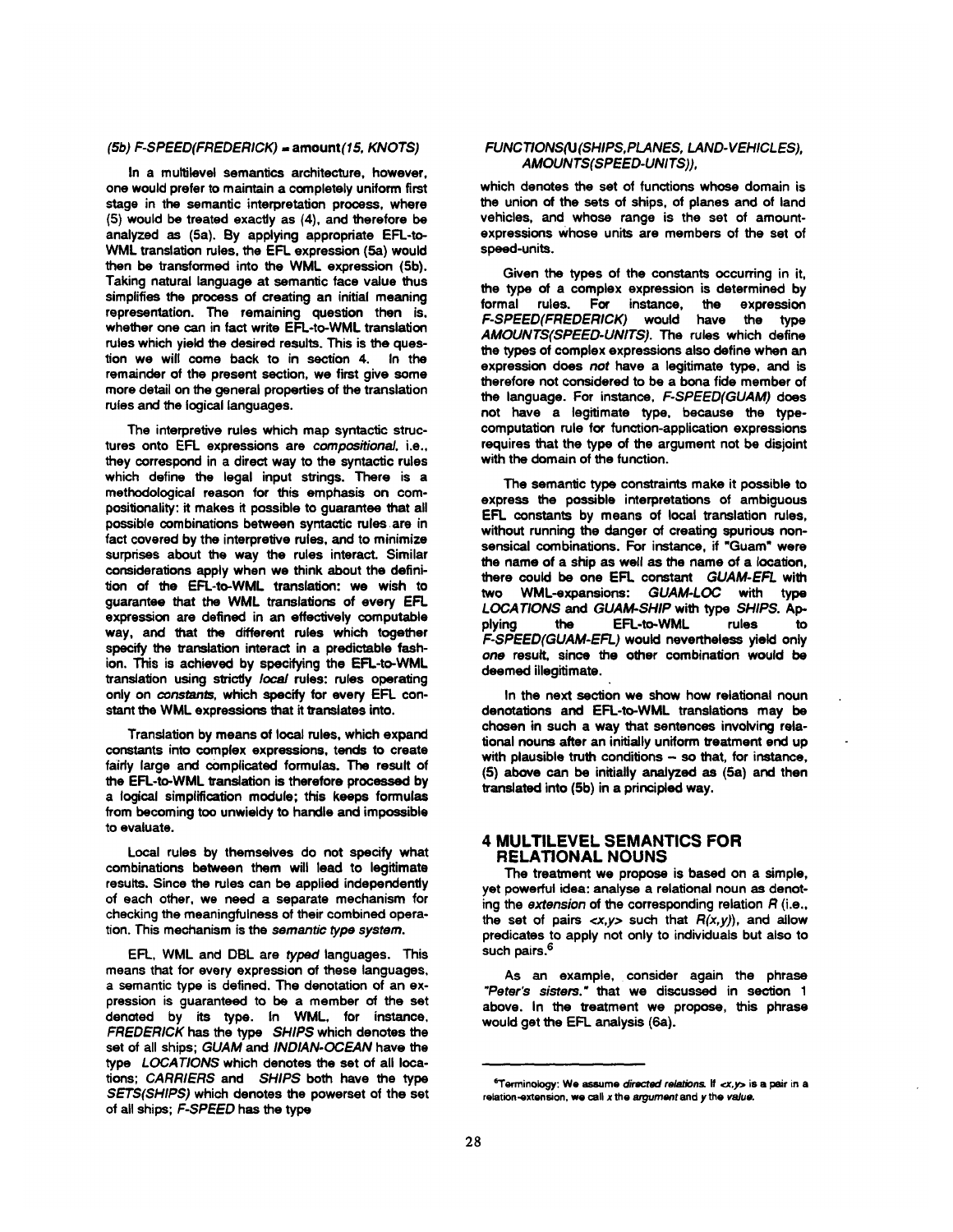*(6) "Peter's sisters"* 

*(6a) {x ~ R-SISTER / POSSESS(PETER,x)},* 

where *R-SISTER*, with the type<sup>7</sup>

*U(MALES, FEMALES) X FEMALES,* 

denotes the extension of the sister-relation, and where *POSSESS* has as one of its types:

### *FUNCTIONS ((U(MALES, FEMALES) X FEMALES), TRUTHVALUES).*

(6a) can be transformed into a plausible expression for (6) by applying the translation rule:

# *POSSESS* =>  $(A, U, V: U = V[1])$

where u has type *THINGS and v has type THINGS X THINGS.* Applying this rule to (6a) yields after  $\beta$ -reduction:

*(6b)*  $\{x \in R\text{-}S\text{/}S\text{}T\text{/}E\text{/}P\text{/}F\text{/}E\text{/}F\text{/}F\text{/}F\}$ 

which is equivalent to:

#### *(6c) {u,v / u = PETER & R-SISTER(u,v)}*

Thus, we see that by allowing the semantic translation of *"Peter's'to* select over pairs consisting of a person and the sister of that person, we can end up with a representation of *"Peter's sisters"* which comes close to having the right denotation: it denotes the correct set of persons, but they are still paired up with Peter. This "extra information" is of course a problem. For instance, *"Peter's sisters are Mary's aunts."* asserts the equality of two sets of persons, not two sets of pairs of parsons.

it turns out that we have two distinct cases to deal with: to account for the interaction between a relational noun and the phrases which indicate its arguments and values, we would like to treat it as denoting a relation-extension; but to account for its interaction with everything else, we would like to treat it as denoting a set of individuals. In order to make the relational treatment yield the right results, we must assume that part of the meaning of ordinary descriptive predicates is an implicit projection-operator, which projects tuples onto their value-elements. This is the solution we adopt. We formalize it by means of a meaning-postulate schema which applies to avery function F which is not among a small number of explicitly noted exceptions:  $\forall$  *x,y: F(x) = F(<y,x>)* 

The copula "be" is not an exception to this meaning postulate schema: it operates on values rather than relation-elements. This is the reason why *"John"*  is not available as an argument for *"brother"* in (2ac) above *('Some punks of John's are brothers." "Some brothers are John's')* 

We shall now consider the actual EFL-to-WML

translation rules which handle the relational nouns in a little more detail. The EFL relations have many different translations into WML; which ones are relevant in a given case, is decided by considering the semantic types of the arguments to which they are applied. Consider again, for example, the part of the EFL-to-WML translation rules that deals with the interpretation of the possessive relation as specifying a relational argument, as in *"Peter's sister', "Frederick's speed':.* 

### *POSSESS =>*  $\alpha$  *u,v: u = v[1])*

where u has type *THINGS* and v has type *THINGS X THINGS.* Being a local translation rule, this rule could be applied to any occurrence of *POSSESS* in an EFL formula. However, many such applications would give rise to semantically anomalous WML formulas (with necessarily denotationless sub-expressions) which are filtered out if there are any other non-anomalous interpretations. For instance, the above rule for *POSSESS* would yield an anomalous expression if applied to the representation of *"Peter's cars',* because the EFL constant *CARS* does not denote a set of pairs but a set of individual entities. It would also yield an anomalous expression if applied to "The *USS Frsderick's sisters',* because the type of the EFL con*stant FREDERICK,* which is *SHIPS,* is disjoint with the argument type of *R-SISTER,* which is *U(MALES, FEMALES).* 

To avoid spurious generation of anomalous expressions, the semantic types of the arguments of an EFL function or EFL relation are checked before the EFL-to-WML rule for that function or relation is applied. For instance, the above rule for *POSSESS* will only be applied to an expression-of the form *POSSESS(A,B), if A and B have types*  $\alpha$  *and*  $\beta$  *such* that

# $\exists P, Q: \beta = P \times Q \land M$  NON-EMPTY( $\alpha \cap P$ ).

As noted above, the interdefinability which exists between "have", "of", the genitive, and "with", when they are used, for instance, in reference to ownership, carries over to their use for indicating the relation between a relational noun and its argument. Thus, the EFL representations of "of', *"have;* and "w/th" have WML translations which, modulo the order of their arguments, are all identical to the rule for *POSSESS*  discussed above.

*Function nouns,* like *"speed"* and *"length',* induce a special interpretation on preposition phrases with "of'. Such phrases can be used to connect the function noun with its *va/ue.* The treatment of relational nouns sketched in the previous section can also accommodate this phenomenon, as we shall show now.

Consider example (7) below, which is identical to (5) above. It gets, in the treatment we propose, the EFL analysis (5a); this analysis is exactly analogous to the one that a syntactically similar sentence involving a non-relational noun would get. (Cf. (4) and (4a).)

<sup>&</sup>lt;sup>7</sup>Notation: A X B denotes the set of pairs  $\langle x, y \rangle$  such that x is in the denotation of A and y is in the denotation of B.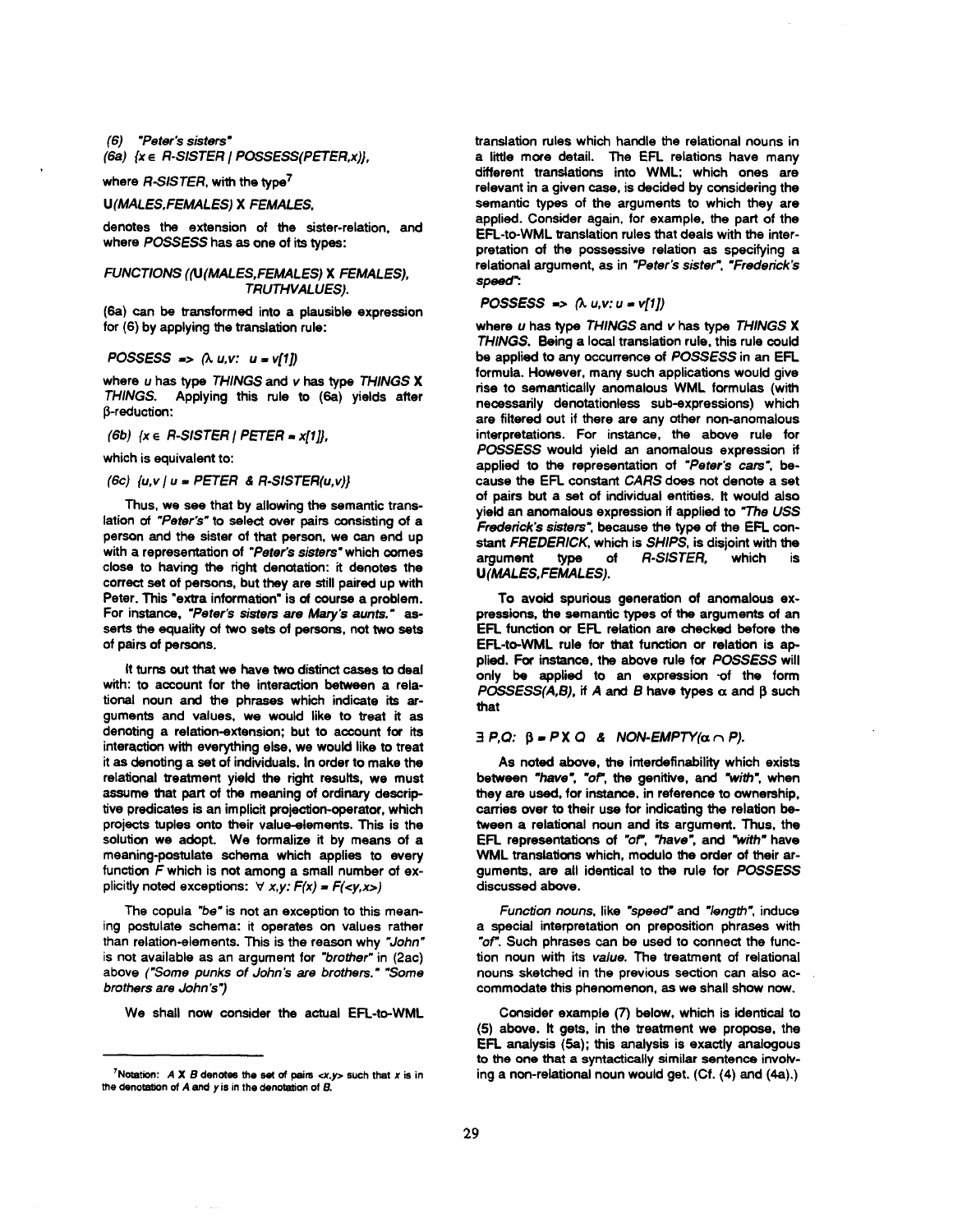### *(7) "Frederick has a speed of 15 knots." (7a) 3 s • {s e F-SPEED / OF(s, amount(15, KNOTS))}: HA VE(FREDERICK, s)*

It is the task of the EFL-to-WML translafion rules to define a transformation on EFL expressions which would turn (5a) into (5b) or a logically equivalent formula.

## *(7b) F-SPEED(FREDERICK). amount(15, KNOTS)*

To achieve the desired result, we need a rule for *HAVE* which is precisely analogous to the rule for *POSSESS above; and* we need a rule for OFwhich is *not* analogous to the rule for *POSSESS* above: "a *speed of 15 knots"* is unlike *"the speed of the USS Frederick"* in that in the former case we must connect the relation with its *value* rather than its argument. The rule for *OF* that we need here is as follows:

$$
OF \Rightarrow (\lambda u, v: u[2] = v)
$$

Note that different rules for one EFL constant can coexist without conflict, because of the assumption of lexical ambiguity in EFL. (In the general case, an EFL expression will have several WML expansions for this reason; often, many rule-applications will be blocked by semantic type-checking.)

This basic approach makes it possible to transform the EFL representation of any of the constructions shown in the examples in section 1 into reasonable World Model Language and Data Base Languago formulations of the intended query. We shall illustrate the process of applying the EFL-to-WML translations and logical simplifications in a little more detail while showing how to extend this treatment to function nouns which can take more than one argument. Such nouns interact with specific kinds of preposition phrases to pick up their arguments. For instance: *"Frederick's distance to Hawaii; "the dis. tance from Hawaii to Guam". As* an example, we will now discuss the noun *"readiness"* as used in the U.S. Navy, which designates a two-argument function.

*"Readiness;* as used in the Navy baffle managemerit domain, refers to the degree to which a vessel to be more precise, a unit - is prepared for combat or for a specific mission. This degree is indicated on a five-point scale, using either c-codes (C1 to C5), if referring to combat readiness, or m-codes (M1 to M5), if referring to mission readiness. The readiness for combat can furthermore be the overall readiness (the default case) or the readiness with respect to one of the four resource readiness areas: personnel, training, equipment or supplies. Therefore, *READINESS-OF* is a function which maps two arguments, an element of *SHIPS* and an element of *READINESS-AREAS,* into *READINESS-VALUES.* 

Consider as an example the noun phrase "the readiness of Frederick". If we ignore for the moment the effect of the "singular the" operator (see section **5),** its initial translation is:

# *{x • READINESS-OF I OF(x, FREDERICK)}*

The parts of this expression are translated as follows. A logical transformation translates the functionconstant *READINESS-OF* into the following equivalent expression, which will be convenient for subsequent processing:

*{x •* domain *(READINESS-OF) X range(READINESS-OF) / READINESS-OF(x[1]), x[2]}* 

which in its turn is equivalent to

*{x ~ (SHIPS X READINESS-AREAS) X READINESS.VALUES / READINESS-OF(x[ 1]) = x[2]}* 

The relation *OF* is eliminated in the EFL-to-WML transformation by a variant<sup>8</sup> of the translation rule mentioned above. It transforms

*OF(x, FREDERICK)* into *x[1][1], FREDERICK* 

The net result of these logical and descriptive transformations is the following expression:

$$
\{x \in \{z \in (\text{SHIPS X READINGSS-AREAS}) \times \text{READINESS-VALUES} \times \text{READINESS-OF}(z[1]) = z[2] \}
$$
\n
$$
|\langle x[1][1] \rangle = \text{FREDERICK}
$$

This expression is then simplified to:

$$
\{z \in \{ \text{FREDERICK, X READINGSS-AREAS} \}
$$
\n
$$
X READINGSS-VALUES
$$
\n
$$
B EADINESS-OF(z[1]) = z[2]\}
$$

which in its turn can be transformed into a logically equivalent but more optimally evaluable expression<sup>9</sup>:

(for: *{FREDERICK} X READINESF-AREAS,*  apply:  $(A x: ))$ 

(The actual system may apply further transformations (from WML into DBL), if it has to account for discrepancies between the database structure and the canonical domain model, possibly followed by further optimizations at the DBL level.)

Other restrictions on "readiness", as in "the readiness on personnel", "the personnel readiness, or "a *c l readiness',* are handled in an analogous manner:

*ON*  $\Rightarrow \alpha u, v: u[1][2] \Rightarrow v$  $P$ *REMOD =>*  $\Lambda$  *u,v: u[1][2] = v) PREMOD =>*  $(\lambda u, v: u/2) = v$ 

where *PREMOD* is the EFL translation of the elided relation in a noun-noun compound. (Note that if the same preposition is used with different nouns to mark different argument places, we need a more elaborate notation which identifies the arguments of a function by labels rather than by position.)

<sup>&</sup>lt;sup>8</sup>Multi-argument functions are viewed as functions on n-tuples. OF specifies, in this case, the first element of the argument-n-tuple.

<sup>&</sup>lt;sup>9</sup>Notation: (for: A, apply: F) denotes the bag containing the results of all applications of the function F to elements of the set A.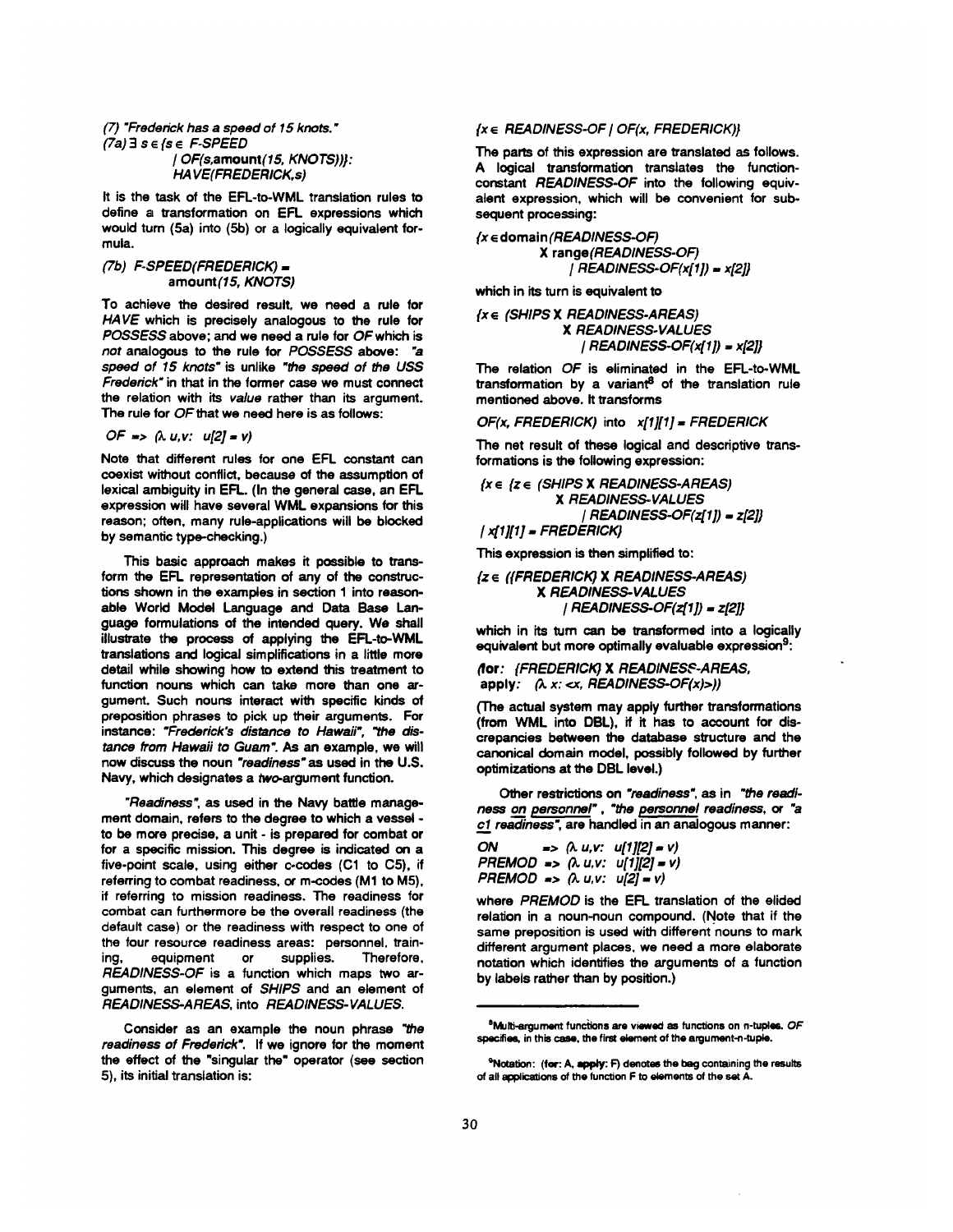Because of the essentially local character of the descriptive transformations on *HAVE, OF, ON, PREMOD,* etc., and the completely general character of the simplifications dealing with intersections of sets and tuples, a small number of transformations (a few for each EFL relation) covers a wide variety of expressions.

# **5 IMPLICIT ARGUMENTS.**

One or more of the arguments of a relation may be unspecified in the input sentence, while the intent of the utterance is nevertheless that a particular argument should be filled in. The present section discusses briefly how this issue can be dealt with during a phase of semantic processing which follows the EFL-to-WML translation.

The most important case arises from the usa of *definite descriptions* in the English input sentence. The phrase \*the readiness of Frederick", for instance, leads to an expression which has the operator **"the"**  wrapped around the expression which represents "readiness(as) of Frederick'. "the" is a pragmatic operator, which selects the single most salient element out of the set that it operates on.

Where the expression representing "readiness of Frederick on personnel" would denote a set containing exactly one tuple, the expression representing "readiness of Frederick" denotes a set containing a number of different tuples: ones with *EQUIPMENT, PERSONNEL, OVERALL,* etc., filled in as the second argument. Eliminating the "the" operator consists in accessing a *Discourse Model* to find out which of the fillers of the second argument place is contextually most accessible. (We assume that available discourse referents are stored at every level of embedding in a recursive model of discourse surface structure, such as [9]). If none of the readiness areas were mentioned in an accessible discourse constituent, the system defaults to the "unmarked" readiness area, i.e., *OVERALL* 

*Plural definite noun phrases are* treated in a similar fashion. For instance, "the readinesses of Frederick" leads to an expression in which a pragmatic operator selects the contextually salient *multiple element subset* of the tuples in the extension of *READINESS-OF* which have *FREDERICK* as a first argument. In this case, if no particular subset of the readiness areas can be construed as a discourse referent, the system defaults to the assumption that here the overall readiness plus the four resource readinesses are intended. (Another possibility being the reference to the ship's readiness history: a sequence of past, current and projected future readinesses.)

# **6 RELATION EXTENSIONS AS ANSWERS.**

The decision to treat relational nouns as denoting relation extensions has an immediate consequence, of some practical importance for question-answering systems, concerning the way in which wh-questions involving relational nouns are answered. For example, the request *"List the speeds of the ships in the Indian Ocean."* could be answered in three ways, of ascending informativeness: 1) with a set of speed values (possibly of smaller cardinality than the set of ships in the Indian Ocean) 2) with a bag of speed values (of the same cardinality as the set of ships) and 3) with a set of <ship, speed> ordered pairs, such that each ship is paired off with its speed.

Clearly, 3) is most likely to be the desired response (although it is possible to envision situations where reponses 1) and 2) are desired). One cannot obtain this response, however, if the semantic translation of the noun phrase "the *speeds of the ships in the Indian Ocean"* does not retain the information of which speed goes with which ship. An important advantage of our approach to the relational noun problem is that it preserves this information, making 3) the normal reponse and 1) and 2) derivable from it.

This may be compared to the "procedural semantics" approach to this same problem, as found in the work on LUNAR [14]. In this work, meaning is regarded as procedural in nature, and quantifications are represented in terms of nested iterations. The request "List the speeds of the ships in the Indian Ocean'would be represented as:

```
(FOR ALL X / SHIPS
: (IN X INDIAN-OCEAN)
; (PRINT (SPRED X) )
```
where the action of this representation would be to iterate over the class *SHIPS,* for each member checking to see if it is *IN the INDIAN.OCEAN,* and if so, printing its speed. The PRINT operator is made "smart" enough to detect the occurrence of the free variable in its argument and to add in a printout the value of this variable for each iteration.

Note that while this representation provides for the tuple response (3), and perhaps, if the "smartness" is made optional, for the bag response (2), the set response (1) would seem out of reach. In contrast, the approach this paper presents allows for all three, by generating as a default response the tuple set, and then optionally "projecting" on its second column.

# **7 CONCLUSION**

Relational nouns are of primary importance for natural language interfaces to databases and expert systems, since they are commonly used to refer to database relations and to arithmetical functions. This paper has presented a treatment of relational nouns which manages to maintain uniformity and generality